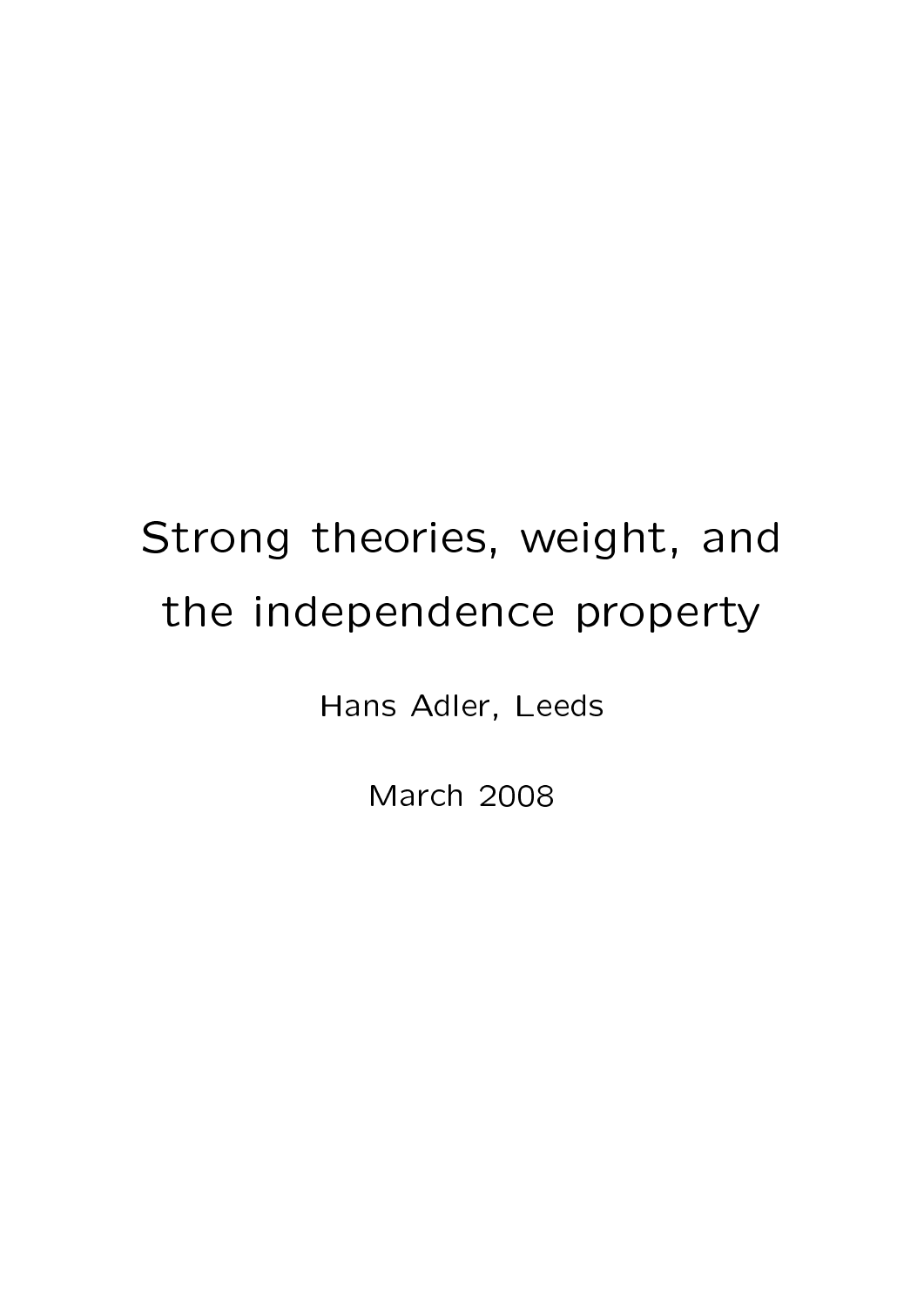# Strong theories, weight, and the IP

# Theorem S

Let T be simple,  $\bar{a}$  finite, and  $(\bar{b}_i)_{i \leq \kappa}$  an independent sequence of cofinality cf  $\kappa > |T|$ . Then for some  $\alpha < \kappa$ :

 $\bar{a} \bigcup (\bar{b}_i)_{\alpha < i < \kappa}$ .

#### Theorem D

Let T be dependent,  $\bar{a}$  finite, and  $(\bar{b}_i)_{i \leq \kappa}$  an indiscernible sequence of cofinality cf  $\kappa > |T|$ . Then for some  $\alpha < \kappa$ :

 $(\bar{b}_i)_{\alpha < i < \kappa}$  is indiscernible over  $\bar{a}$ .

If  $T$  is supersimple,

then Theorem S even holds for  $\kappa = \omega$ .

If  $T$  is superdependent,

then Theorem D even holds for  $\kappa = \omega$ .

What is wrong on this slide?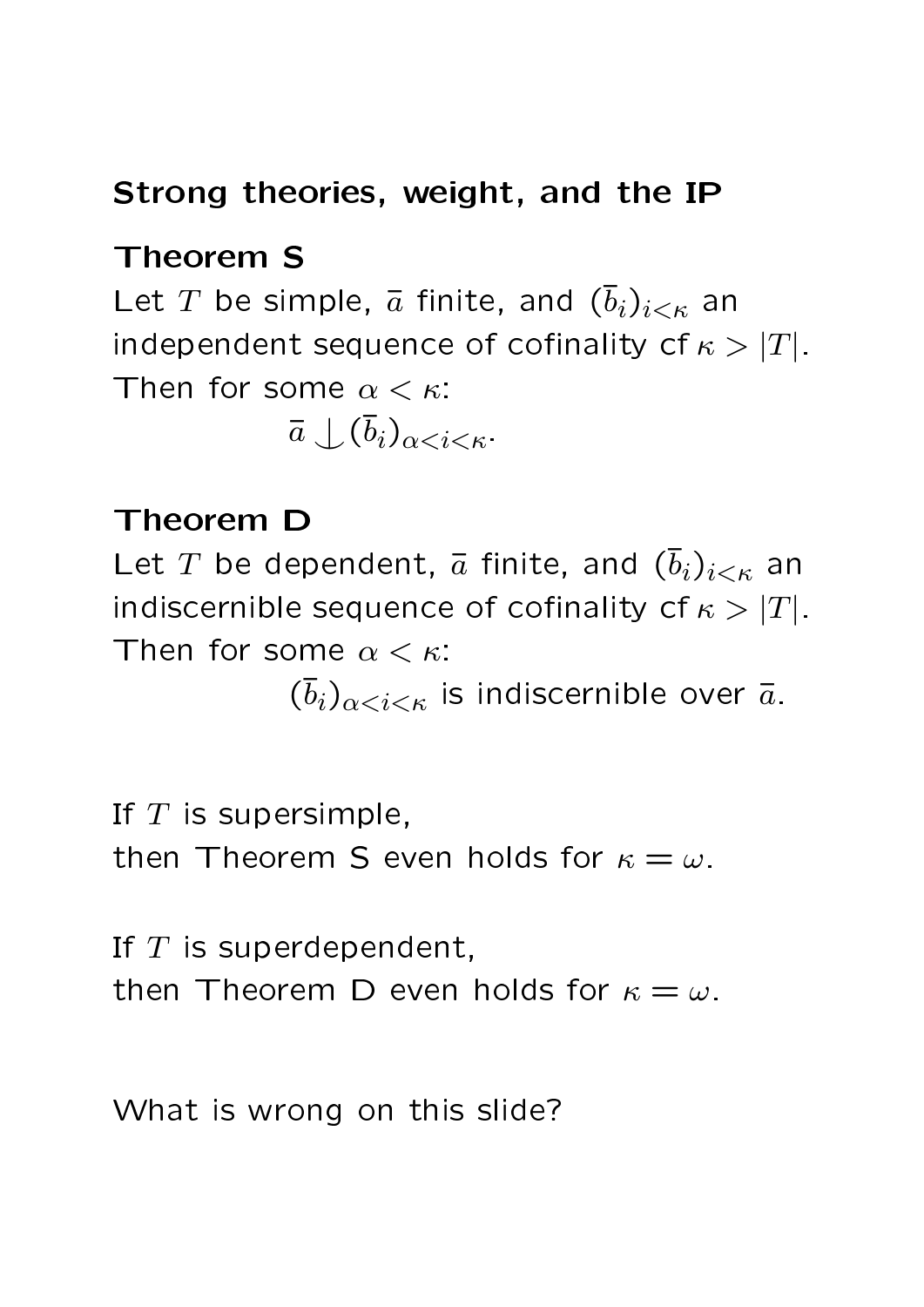# Strong theories, weight, and the IP

Contents:

- 1. Strong theories
- 2. Strongly simple theories
- 3. Strongly dependent theories
- 4. Strongly stable theories
- 5. Shelah's conjecture on NIP fields
- 6. inp-minimality
- 7. Tree property of the second kind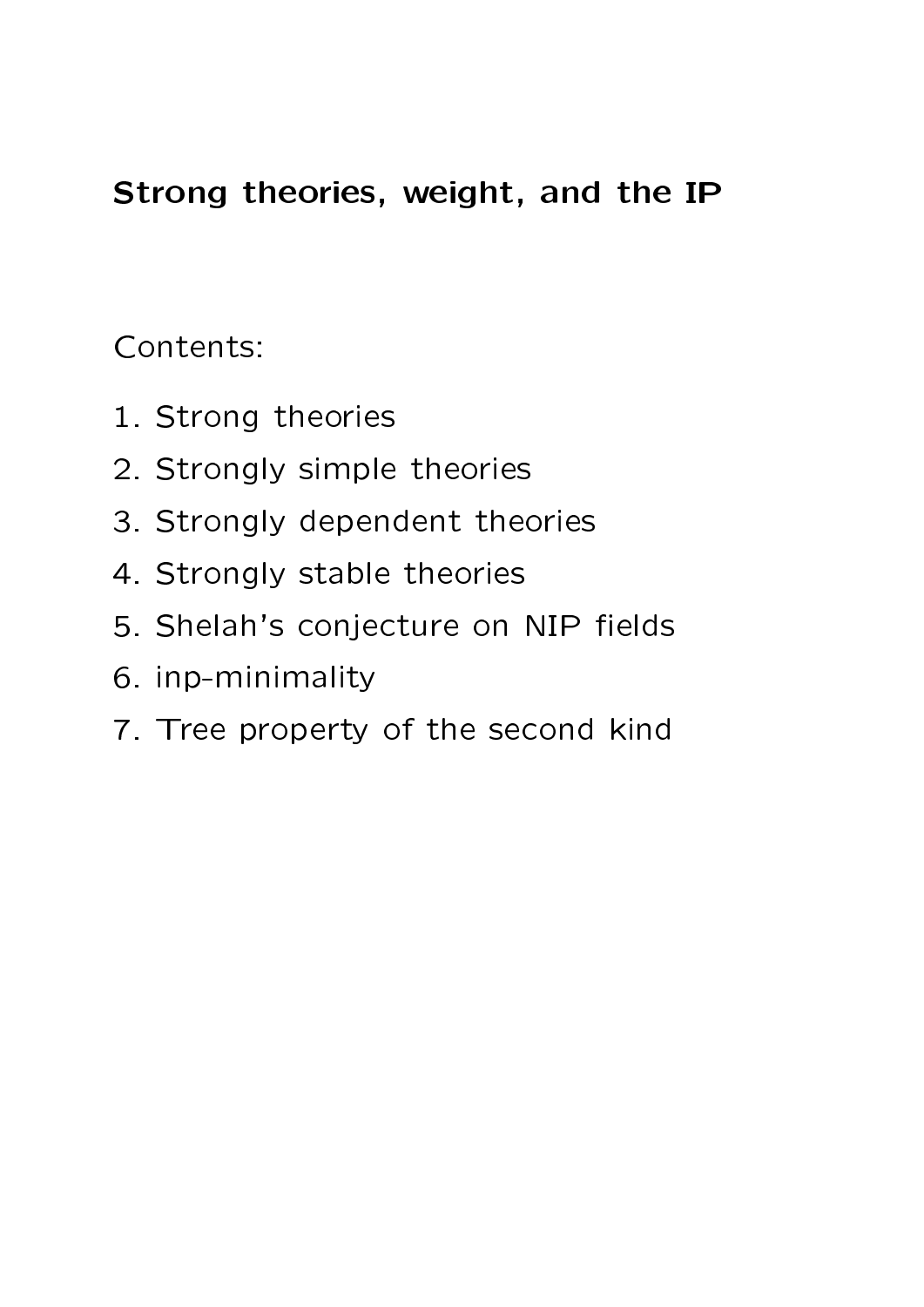#### Strong theories (1/7)

#### Definition

Inp-pattern ('independent partitions'):

 $\varphi^{\alpha}(\bar{x}; \bar{y}^{\alpha})$  and  $k^{\alpha}$ , where  $\alpha < \kappa$ ,

for which there is an array  $\bar{b}^{\alpha}_i$  $\frac{\alpha}{i}$  s.t.:

- $\bullet$  Rows  $\{ \varphi^{\alpha}(\bar{x}; \bar{b}^{\alpha}_i) \}$  $\binom{\alpha}{i} \mid i < \omega\}$  are  $k^{\alpha}$ -inconsistent.
- Paths  $\{\varphi^{\alpha}(\bar{x};\bar{b}^{\alpha}_{n})\}$  $\binom{\alpha}{\eta(\alpha)}$   $\mid$   $\alpha$   $<$   $\kappa\},$  are consistent.
- (A row is given by  $\alpha < \kappa$ , a path by  $\eta \in \omega^{\kappa}$ .)

#### Definition (Shelah 1978)

 $\kappa_{\text{inp}} =$  smallest  $\kappa$ 

s.t. no inp-pattern of depth  $\kappa$  exists.

Definition (Shelah 1980) Tree property of the second kind:  $\kappa_{\text{inp}} = \infty$ .

# Definition

Strong:  $\kappa_{\mathsf{inp}} = \omega$ .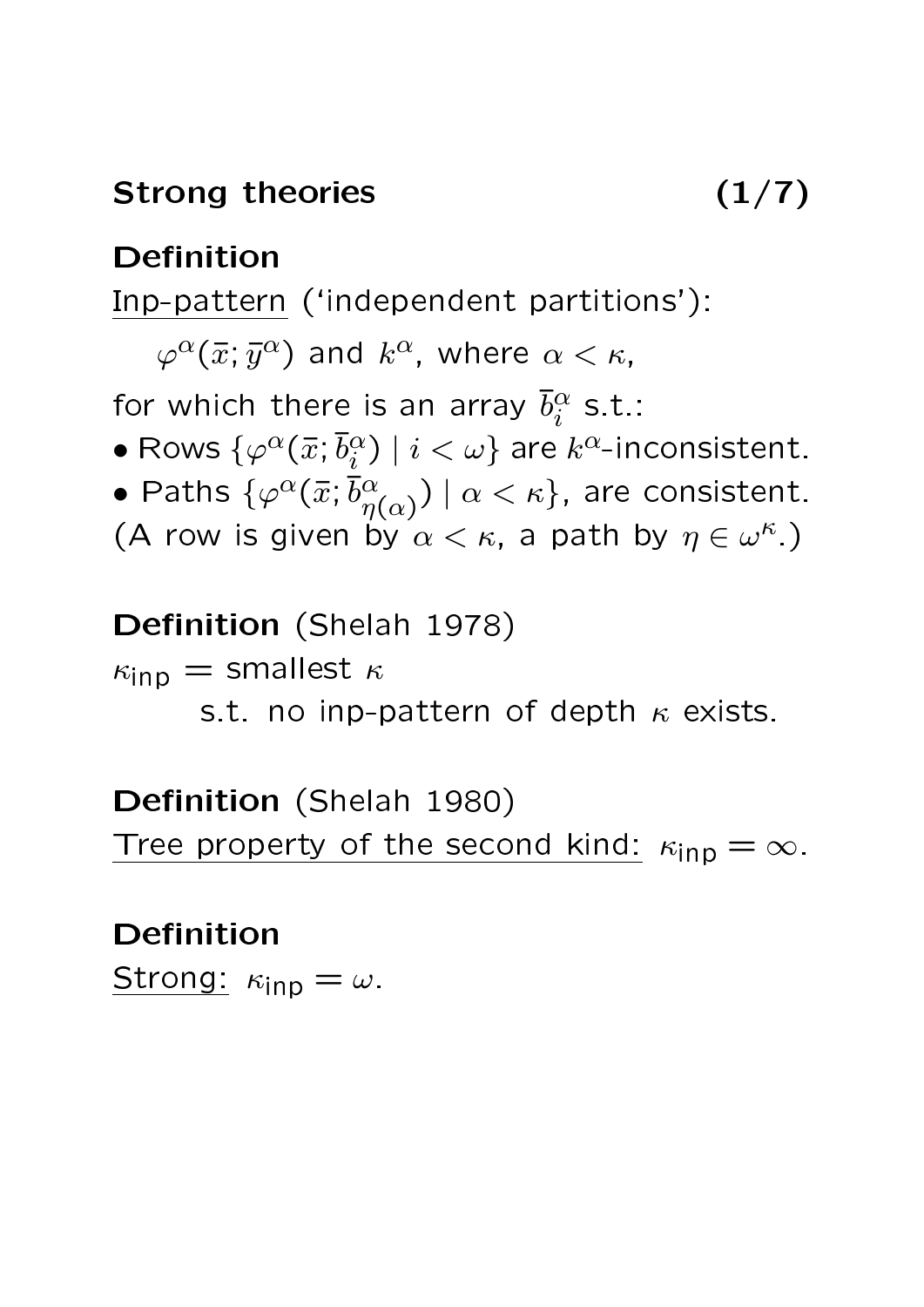Strongly simple theories (2/7)

#### Theorem SS

Equivalent for simple  $T$ :

1.  $T$  is strong. 2.  $\forall \bar{a}$  finite  $\forall (\bar{b}_i)_{i<\omega}$  independent/ $C$  $\exists n \lt \omega$ :

 $\bar{a}\downarrow_{\underline{C}}(\bar{b}_i)_{n < i < \omega}.$ 3.  $\forall \bar{a}$  finite  $\forall (\bar{b}_i)_{i<\omega}$  independent/C  $\exists n < \omega$ :

 $\bar{a} \bigcup_C \bar{b}_i$  for  $i > n$ .

# Definition

Strongly simple: strong  $+$  simple. I.e. simple and finite weight.

- Supersimple theories.
- Simple theories with no dense forking chains.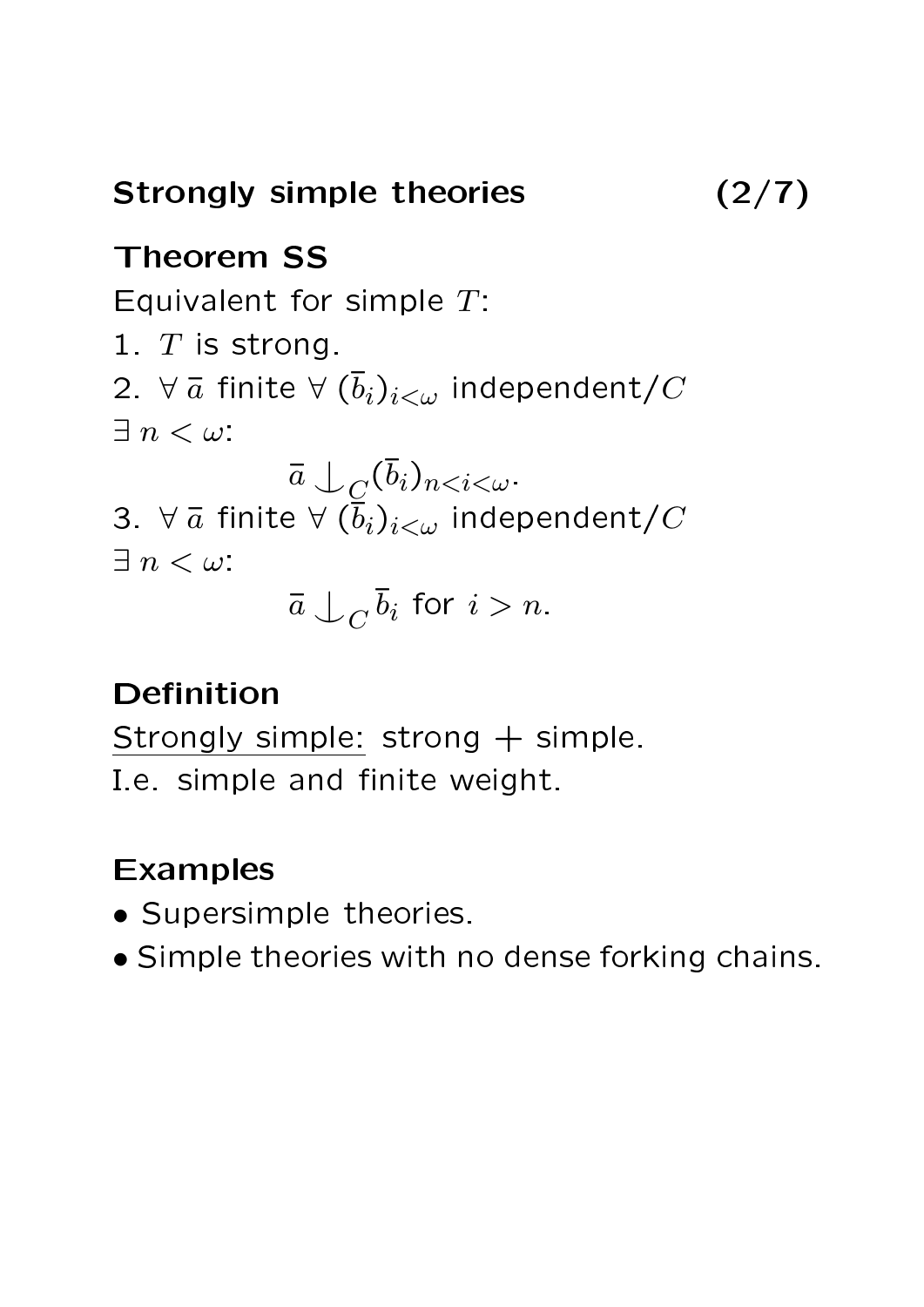# Strongly dependent theories (3/7)

Theorem SD (Shelah) Equivalent for dependent  $T$ : 1.  $T$  is strong. 2.  $\forall \bar{a}$  finite  $\forall (\bar{b}_i)_{i<\omega}$  indiscernible/ $C$  $\exists n \lt \omega$ :  $(\overline{b}_i)_{n indiscernible/ $C\overline{a}$ .$ 3.  $\forall \bar{a}$  finite  $\forall (\bar{b}_i)_{i<\omega}$  indiscernible/C  $\exists n < \omega$ :  $(\overline{b}_i)_{n has constant type/ $C\overline{a}$ .$ 

# Definition (Shelah) Strongly dependent: strong + dependent.

- Superstable theories.
- O-minimal theories.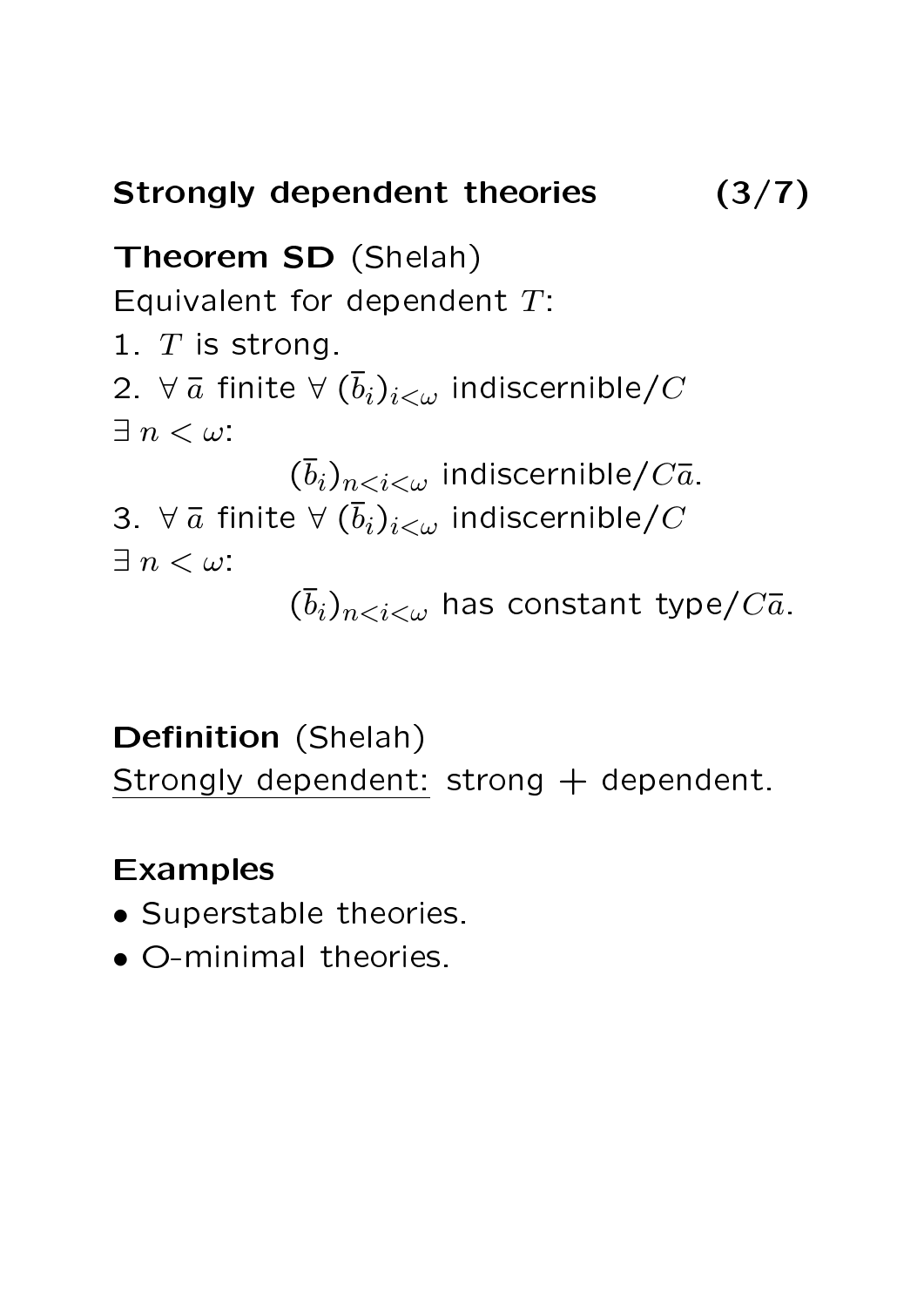# Strongly stable theories (4/7)

#### **Corollary**

For stable theories, all the conditions of Theorems SS and SD are equivalent.

#### Definition (Shelah)

Strongly stable: strong  $+$  stable.

#### Remark

Strongly stable  $=$  strong  $+$  simple  $+$  NIP  $=$  strongly simple  $+$  strongly dependent.

- Superstable theories.
- Stable theories with no dense forking chains.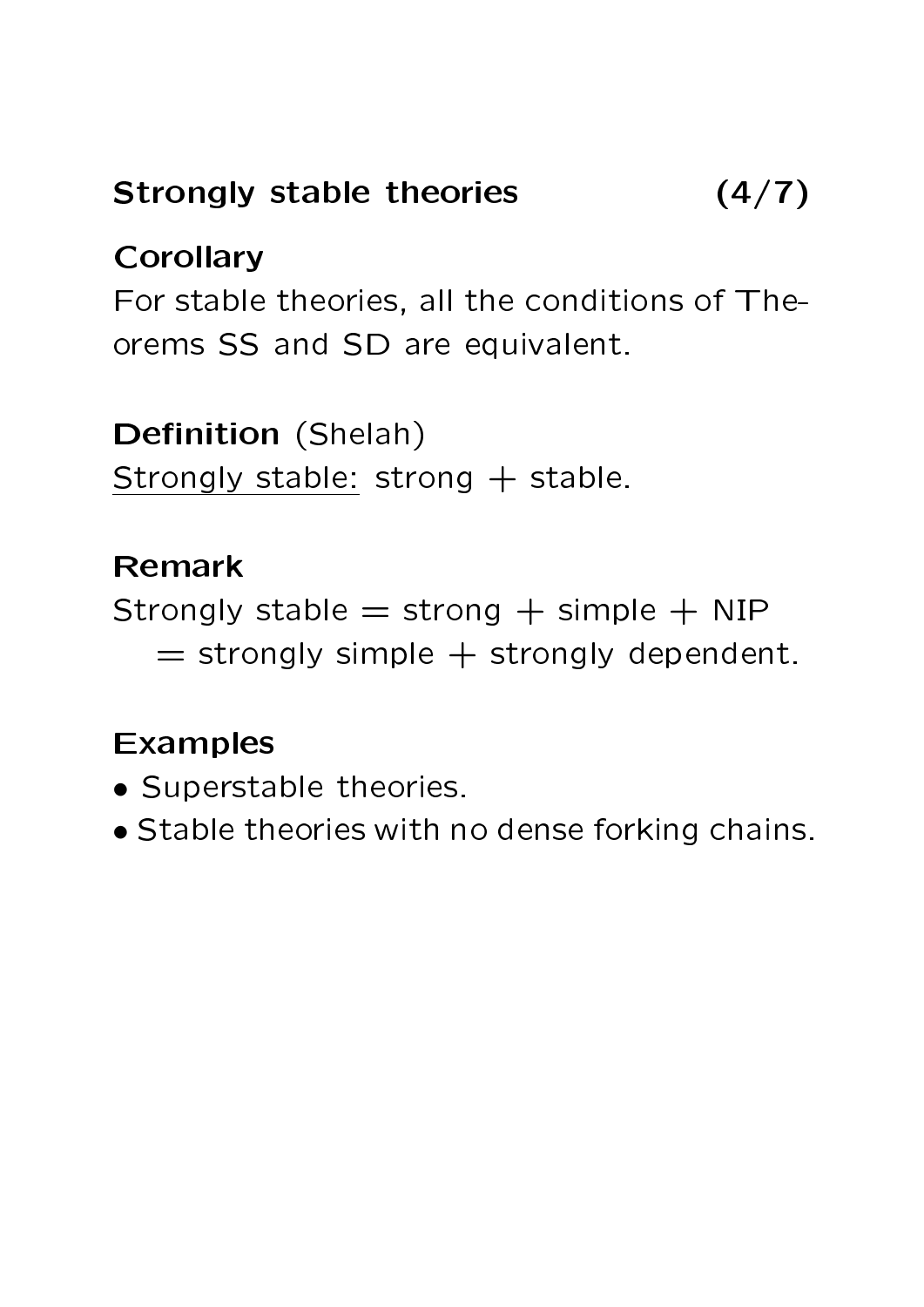# Shelah's conjecture on NIP fields  $(5/7)$

Theorem (Shelah, Sh783) Every superstable or o-minimal theory is strongly $^+$  dependent.

Theorem (Shelah/Hrushovski, Sh783+Sh863) The theory of a  $p$ -adic field is strongly dependent but not strongly $^+$  dependent.

Conjecture (Shelah, Sh863) Every strongly $^+$  dependent field is

- algebraically closed or
- real closed.

Conjecture (Shelah, Sh863) Every strongly dependent field is

- algebraically closed or
- real closed or
- $\bullet$  a valuation field (similar to the  $p$ -adic fields).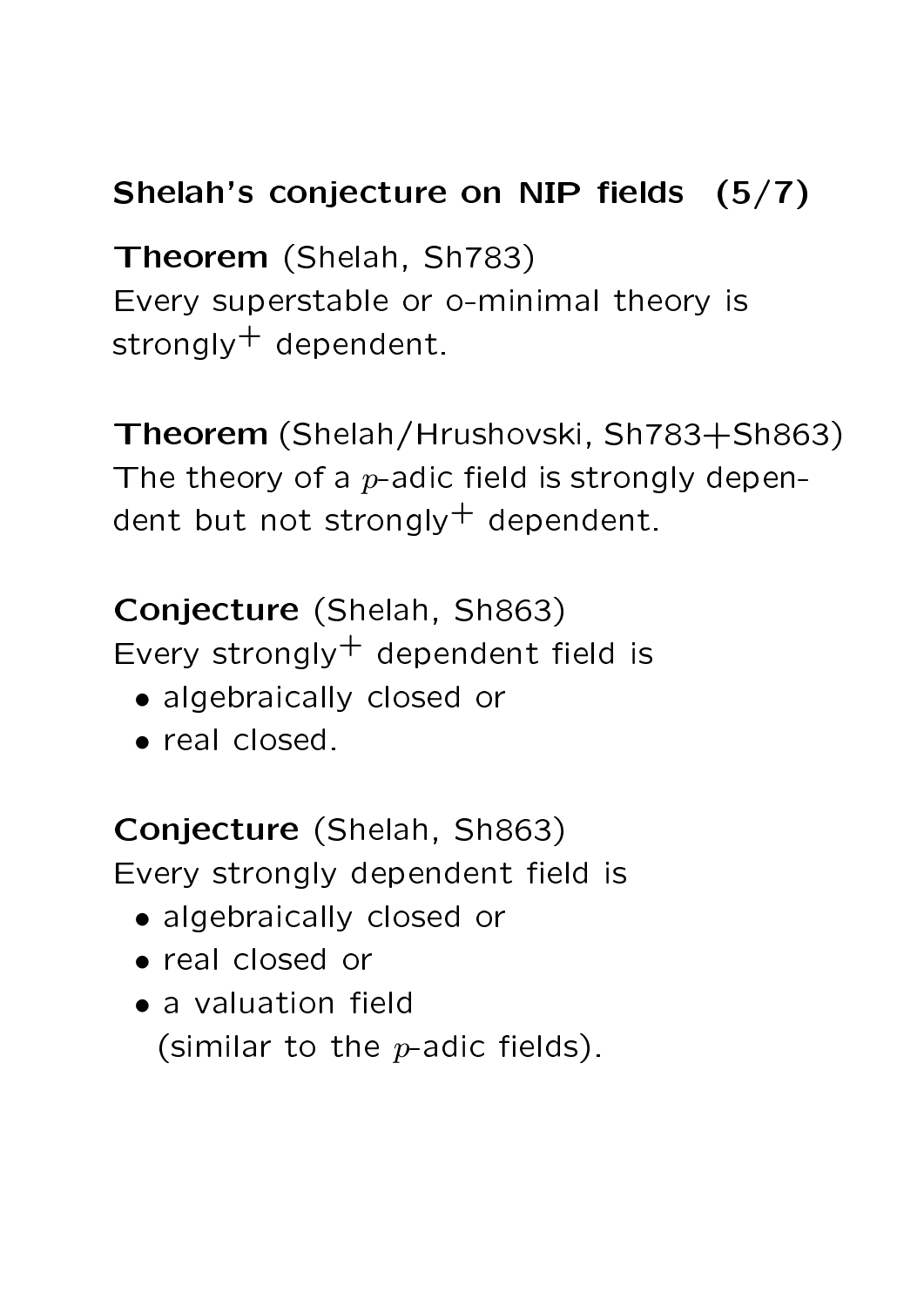# inp-minimality (6/7)

#### Definition

inp-minimal: no inp-pattern of depth 2 for a single variable.

I.e. no k-inconsistent formulas  $\varphi(x,\overline{b}_0), \varphi(x,\overline{b}_1), \varphi(x,\overline{b}_2), \ldots$ and  $k'$ -inconsistent formulas  $\psi(x,\overline{c}_0), \psi(x,\overline{c}_1), \psi(x,\overline{c}_2), \ldots$ such that each  $\varphi(x,\overline{b}_i)\wedge\psi(x,\overline{c}_i)$  is consistent.

Definition (Shelah, Onshuus-Usvyatsov) dp-minimal: inp-minimal and dependent.

- Strongly minimal theories.
- o-minimal theories.
- Simple theories s.t. every nonalgebraic 1 type has weight 1.